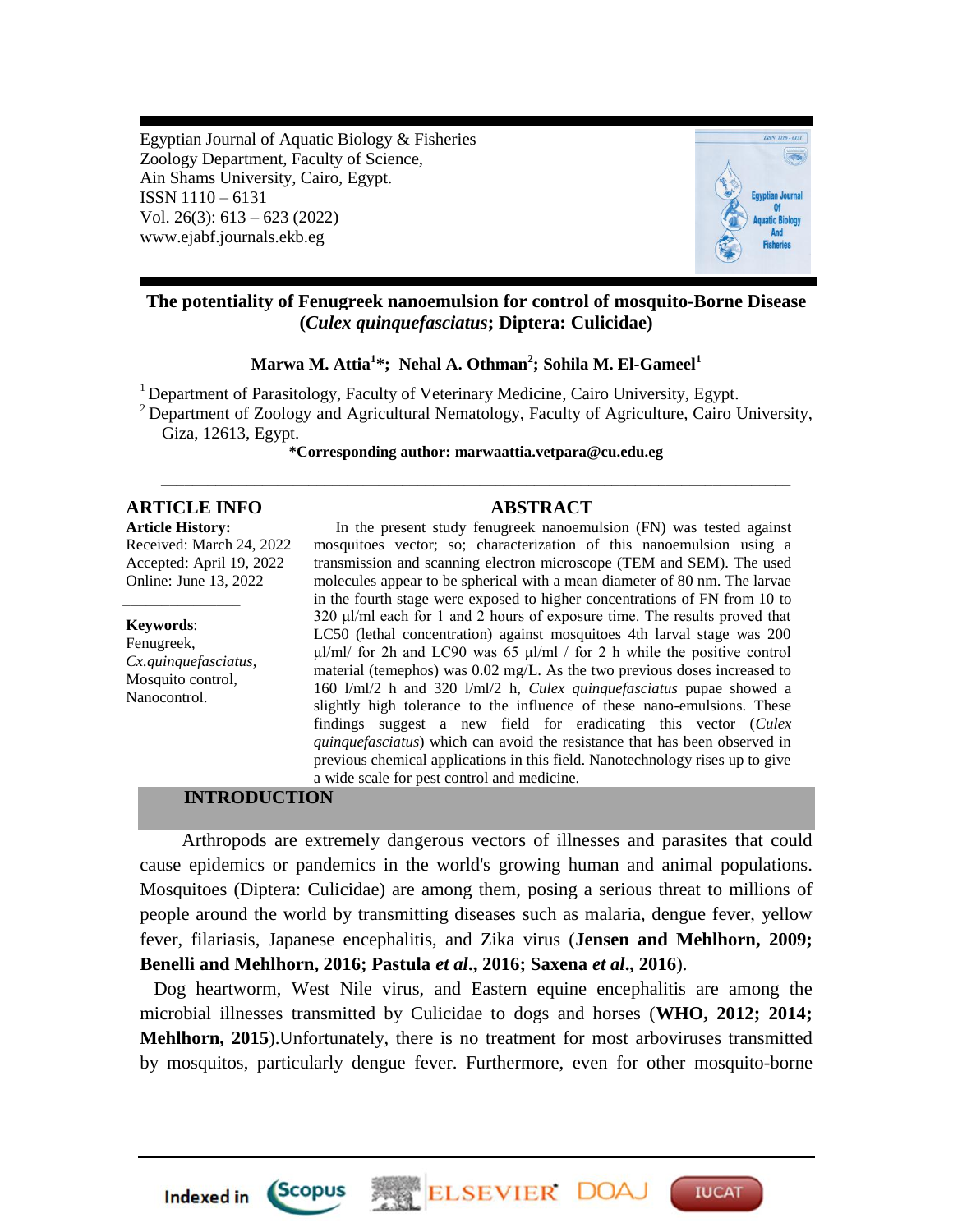diseases, such as malaria, significant hurdles still exist that prevent effective control (**Benelli and Mehlhorn, 2016**).

 *Culex quinquefasciatus* (*Cx. quinquefasciatus*), one of deadly mosquito, transmits the disease. Adult nematodes impede lymphatic system flow, resulting in lymphatic channel inflammation and elephantasis. Filariasis is primarily common in Africa and India, although it is also found in China, Japan, Sri Lanka, and several Pacific islands.

 On the other hand, lymphatic filariasis, also, known as elephantiasis, threatens over 1.4 billion people in 73 nations throughout the world. Over 120 million individuals are currently afflicted, with the illness disfiguring and incapacitating about 40 million people. Controlling or eradicating the mosquito population could reduce the disease transmission.

 In the year 2000, the World Health Organization began the "Global Programme to Eliminate Lymphatic Filariasis. **WHO, 2012** recommended the eradication of filariasis vector using a disease map for the parasites and its vector. In this context, vector control in specific areas, in addition to preventive treatment and morbidity management, contributed to the elimination of lymphatic filariasis (**WHO, 2014**).

 Particular attention should be paid to the emergence of mosquito resistance strains, as well as environmental considerations, while using synthetic pesticides (**Hemingway and Ranson, 2000; Naqqash** *et al.***, 2016**). Indeed, in the past, organophosphates, carbamates, and pyrethroids were used extensively to target Culicidae juvenile instars, with serious consequences for human health and the environment (**Naqqash** *et al.***, 2016**).

 Synthetic insecticides were widely utilised in modern agriculture production only a few years ago, resulting in widespread environmental contamination, food toxicity, resistance development,and health hazards. As a result, insect control now necessitates contemporary technology that poses less health risks, leaves no residue in their meal, and reduces organism resistance (**Norris and Norris, 2011**).

 The specific fields of nanobiotechnology, which include liposomes nanoparticles for medication delivery, emulsions, imaging, biomaterials, food, optical, electronics, pathogens, biosensors, and in vitro diagnostics have been widely applied. Nanomaterials have unique physiological and chemical properties. Nanomaterials are similar in size to the organelles found in cells and have the potential to interfere with essential cell functioning, perhaps causing toxicity (**Zhang** *et al.***, 2012**). Attachment of extraordinary biomolecules such as bacteria, parasites, proteins as well as nucleic acids (**Crean** *et al.* **2011**). beside the creation of environmentally acceptable nano-formulations with an efficient delivery method and minimal amounts of material are encouraging criteria for nanotechnique.

 Therefore, this study is planned to use the scanning and transmission electron microscopy to characterize the selected FN, then test its larvicidal efficacy against 4th larval instar of *Cx. quinquefasciatus* under controlled laboratory conditions and measure its effect on the life cycle of mosquitoes.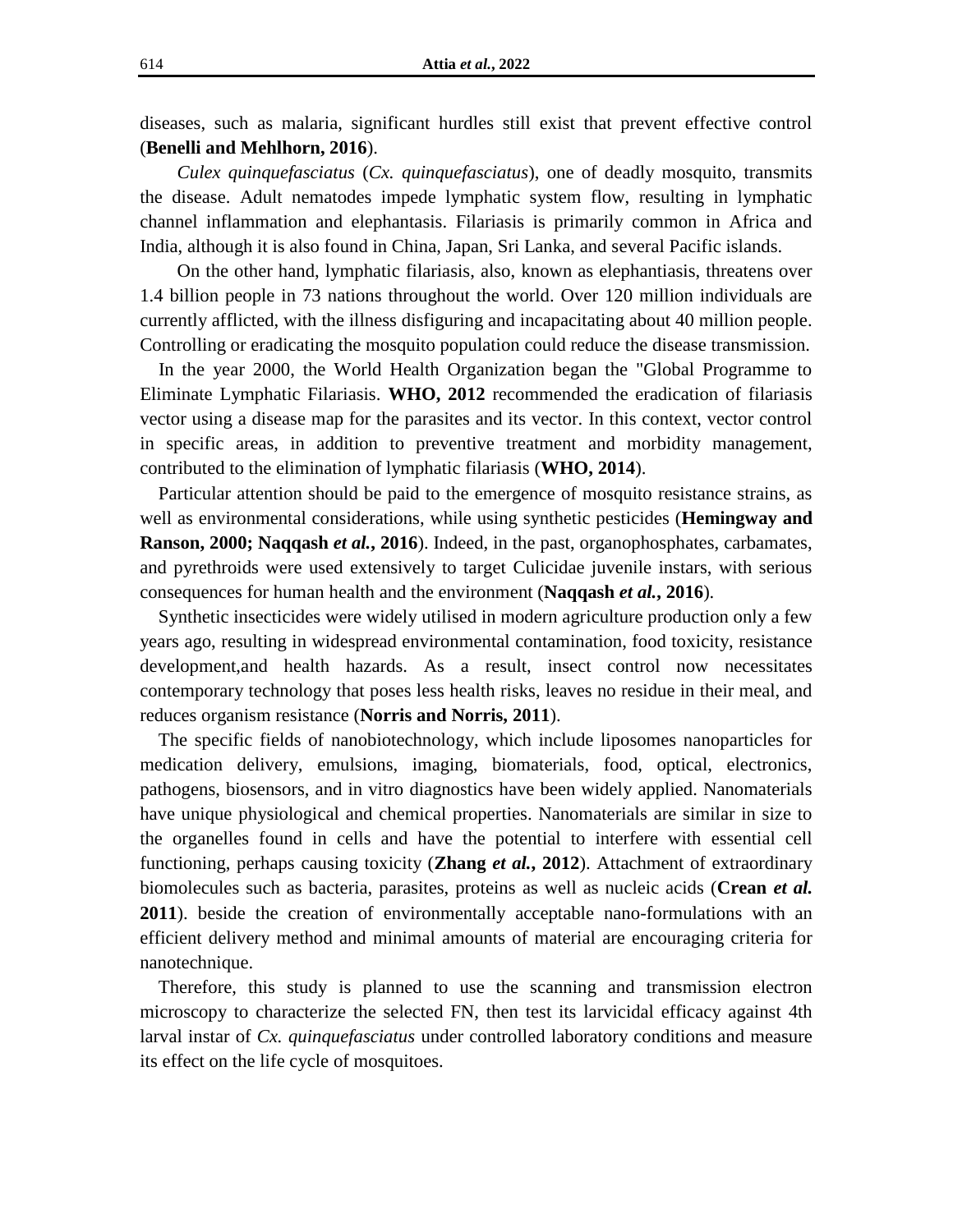## **MATERIALS AND METHODS**

#### *Nanoemulsion analysis*

 The Fenugreek nanoemulsion was purchased from Nanotech (Egypt); this nanoemulsion was analyzed using TEM **(Abu-Elala** *et al***., 2018**) and SEM. The particles were sonicated in ethanol and put on a copper-coated carbon grid, where it was allowed to evaporate. The nanoparticles was imaged using a Jeol-JEM Japan 2100 running at 80 KV. Furthermore, after drying the particles in a  $CO<sub>2</sub>$  critical point drier (Autosamdri-815, Germany), the specimens were glued over stubs and coated with 20 nm gold in a sputter coater (Spi-Module sputter Coater, UK), then, the specimens were examined and photographed using a scanning electron microscope at a magnification ranging from 35X to 500X (JSM 5200, Electron prob); (**Attia** *et al.,* **2021; 2022a)**.

## *Mosquito rearing*

 *Culex quinquefasciatus* eggs were collected from the Giza Medical Research Institute of Insects. The eggs were reared in de-chlorinated clean water in suitable aquaria (40X60X10 cm) at room temperature (26  $\pm$ 2<sup>o</sup>C) to develop into first larvae stag (**WHO**, **2005; Attia and Salaeh, 2020**).

## *Testing of Mortality rate caused by* **Fenugreek** *nanoemulsion*

 The larvicidal activity was determined using an approach of **Attia** *et al.* **(2017)**; the studies took place in a room with a temperature of  $26 \pm 2$  °C and RH of 70  $\pm 10$ % with a photoperiod of 14 hrs light/ 10 hrs dark. On *Cx. quinquefasciatus*, the efficacy of the tested FN was assessed using 4th instar larvae. In a 100 mL plastic jar, each stage was exposed independently in five replicate (each with 20 stage). *Cx. quinquefasciatus* larvae were exposed to different concentrations of FN as; 320; 160; 80; 40; 20 and 10  $\mu$ l/ml of distilled water for different times 1 and 2 hours in de-chlorinated tape water (each time in a separate group with 20 larvae each); to study the effects of FN. After that, all  $\theta$ -the prior trials were used to determine  $LC_{50}$  and  $LC_{90}$ . The Temephose (0.02 mg/L) was chosen as a reference larvicidal agent (control positive; **Rai** *et al.,* **2020**). Their concentration and exposure time were measured in accordance with the manufacturer's instructions. Twenty larvae in de-cholrinated tape water were used as control non treated negative control.

#### **Evaluation of mortalities**

At the end of each exposure period, the nanoemulsion was removed, and each stage was rinsed multiple times with de-chlorinated tape-water, transferred to clean beakers, and observed for 14 days after treatment. The average mortality of the five replicates was used to calculate the efficacy. The intended association between mortality percent and measured FN concentrations and exposure time was used to establish the LC50 and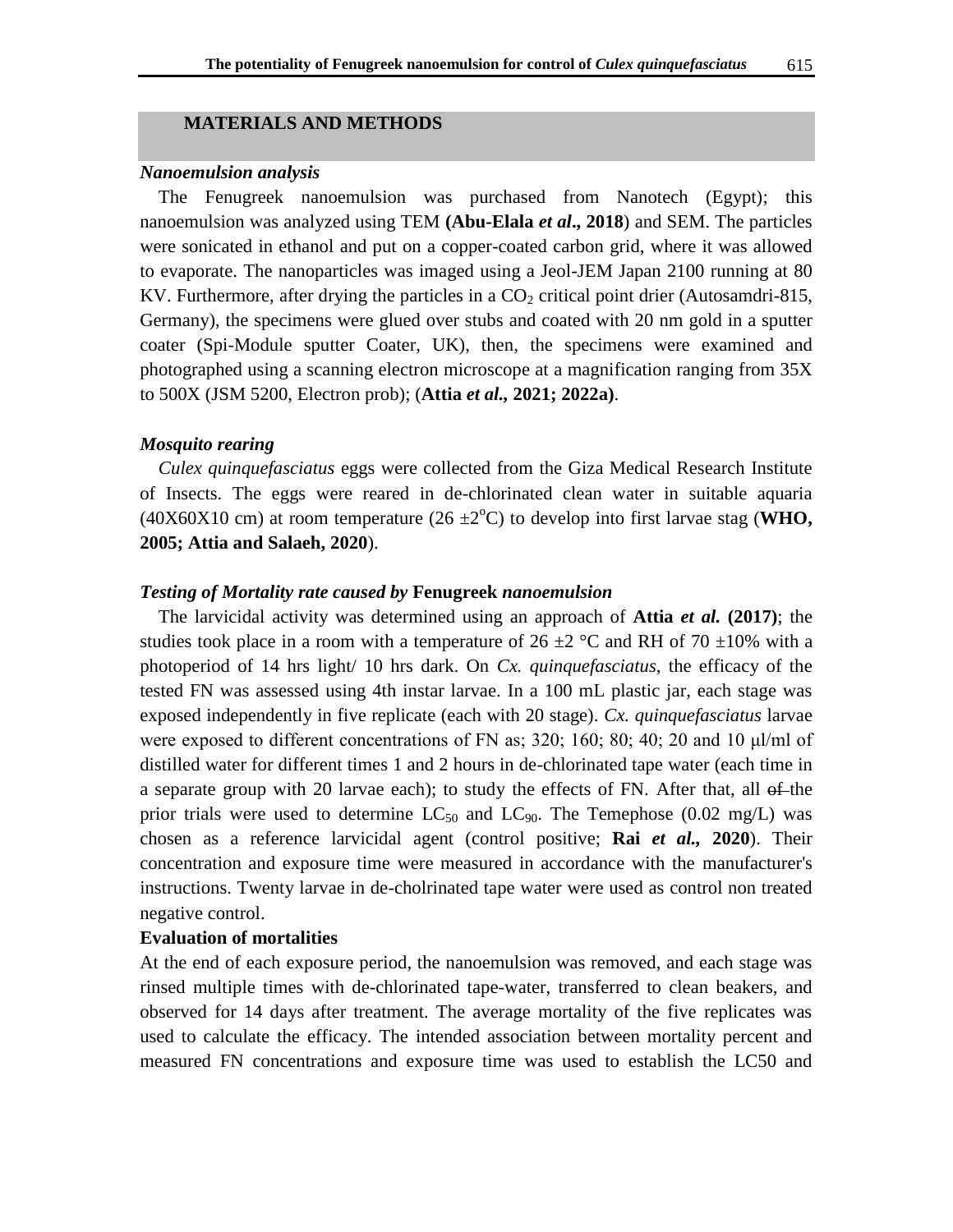LC90. The control negative non-treated tests were run in parallel, with de-chlorinated tape water used in each experiment (**Attia** *et al***., 2017)**.

# **Statistical analysis**

 SPSS version 21 was used to analyse the data, and probit analysis was used to establish 95 percent confidence intervals. The LC50 and LC90 values were determined using either the regression equation ( $Y=$  Mortality percent;  $X=$  Log concentration) or by drawing a transverse line from probit 0.5 on the y-axis to the x-axis and computing the log concentration (**Finney, 1971; Attia** *et al***., 2022b**)**.**

# **RESULTS**

The synthesized FN were found to be spherical in shape using scanning electron microscope and, in the size, ranged from 13.2- 18.2 nm in diameter using transmission electron microscopy (**Figs.1&2**).



**Fig.1:** Scanning electron microscopic characterization of FN which appear as spherical in shape.



**Fig.2:** Transmission electron microscopic characterization of FN which appear the size of the synthesized FN.

7.tif<br>Print Mag: 148000x @ 211 mm<br>TEM Mode: Imaging

 $\overline{100}$  nm --- ....<br>HV=80.0kV<br>Direct Mag: 60000x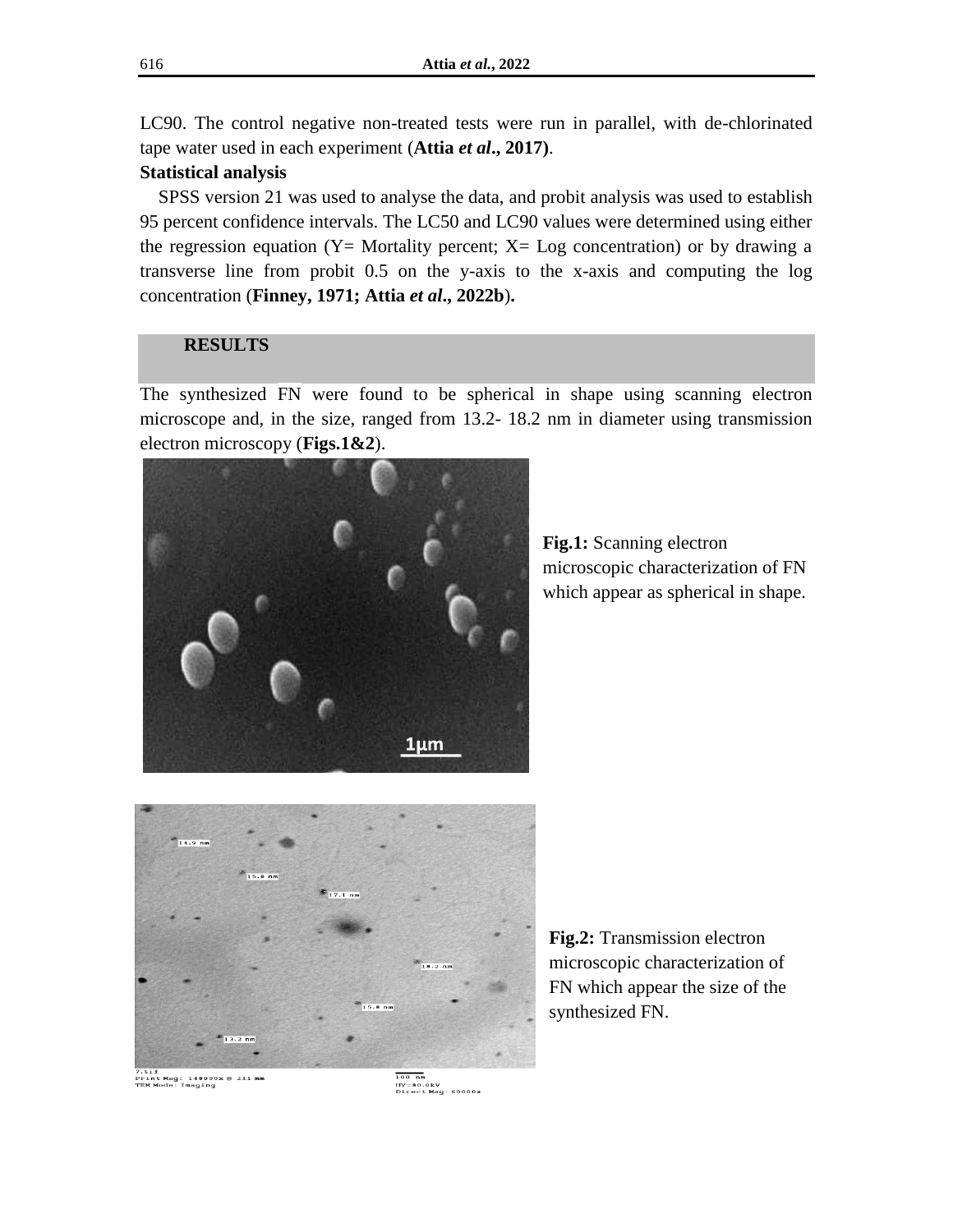The degree of the larvicidal action is proportionally related to the increase in concentration and exposure duration for FN. Concentrations less than 10 μl/ml in the exposed stage, there was no mortality. (**Table 1**).

| Conc<br>$\mu$ l/ml  | Larval<br>mortality $(\% )$ |                  | Pupa $(\% )$ |                | <b>Pupae mortality</b><br>(%) |              | <b>Adult emergence</b><br>(%) |              | <b>Adult</b><br>mortality<br>(%) |                |
|---------------------|-----------------------------|------------------|--------------|----------------|-------------------------------|--------------|-------------------------------|--------------|----------------------------------|----------------|
|                     | $\mathbf{1}$                | $\mathbf{2}$     | $\mathbf{1}$ | $\overline{2}$ | $\mathbf{1}$                  | $\mathbf{2}$ | $\mathbf{1}$                  | $\mathbf{2}$ | $\mathbf{1}$                     | $\overline{2}$ |
| 320                 | 100                         | 100              | ۰            | $\blacksquare$ | ٠                             | ۰            | ٠                             | ۰            | ٠                                |                |
| 160                 | 82                          | 87               | ۰            | $\blacksquare$ | ۰                             | ۰            |                               | ۰            | ۰                                |                |
| 80                  | 63                          | 69               | 67.5         | 64.5           | 60                            | 60           | 50                            | 37.5         | 60                               | 100            |
| 40                  | 35                          | 40               | 84.6         | 72.7           | 27.27                         | 25           | 50                            | 73.3         | 50                               | 26.6           |
| 20                  | 15                          | 22               | 85           | 78             | 17.6                          | 25           | 82.3                          | 74.35        | 28.5                             | 25.8           |
| 10                  | 5                           | $\boldsymbol{9}$ | 95           | 91             | 5.49                          | 10.5         | 90                            | 81           | ۰                                | ۰              |
| <b>Control</b><br>p | 100                         | 100              | $\mathbf{0}$ | $\mathbf{0}$   | $\mathbf{0}$                  | $\mathbf{0}$ | $\bf{0}$                      | $\mathbf{0}$ | $\bf{0}$                         | $\bf{0}$       |
| <b>Control</b><br>N | $\bf{0}$                    | $\bf{0}$         | 100          | 100            | $\bf{0}$                      | $\bf{0}$     | 100                           | 100          | $\bf{0}$                         | $\bf{0}$       |

**Table(1): Different concentrations of FN on** *Culex quinquefasciatus* **as larvicidal.**

**1:** group treated after 1 hour.

**2:** group treated after 2 hour**.**

**Control P:** Larvae treated with temephose (0.02 mg/L).

**Control N:** larvae present in de-cholrinated tape water used as control non treated negative control.

 In concentration of 10 μl/ml; 5 and 9% of the total exposed larvae were died after 1 and 2 hour exposure periods respectively. Then, the survived larvae (95% and 91%) were molting into pupae. Those pupae were active and express low mortality rate; 5.49% (5) and 10.5% (10). All emerged adult were active normal not deformed adult (90% and 81% were emerged adult).

While, by regarding the larvae exposed to concentration 20  $\mu$ I/ ml; 15% and 22% larvae were found dead after 1 and 2 hours exposure time respectively. While the remaining 85 and 78 larvae were pupate, then 15 pupa out of 85 and 20 pupa of 78 were died. Finally, 50 out of 70 survived pupae and 43 out of 58 pupae were emerged to adult (Table1).

 At concentration 40 μl/ml; 35 % and 40% of exposed larvae were found dead after 1 and 2 hours of exposure. Then 10 and 20 larvae were died after 36 and 38 hours of exposure. The remaining 55 and 40 larvae were started to pupate. Only 40 and 30 pupa were succeed to complete their pupation, while the other 15 and 10 pupa were failed to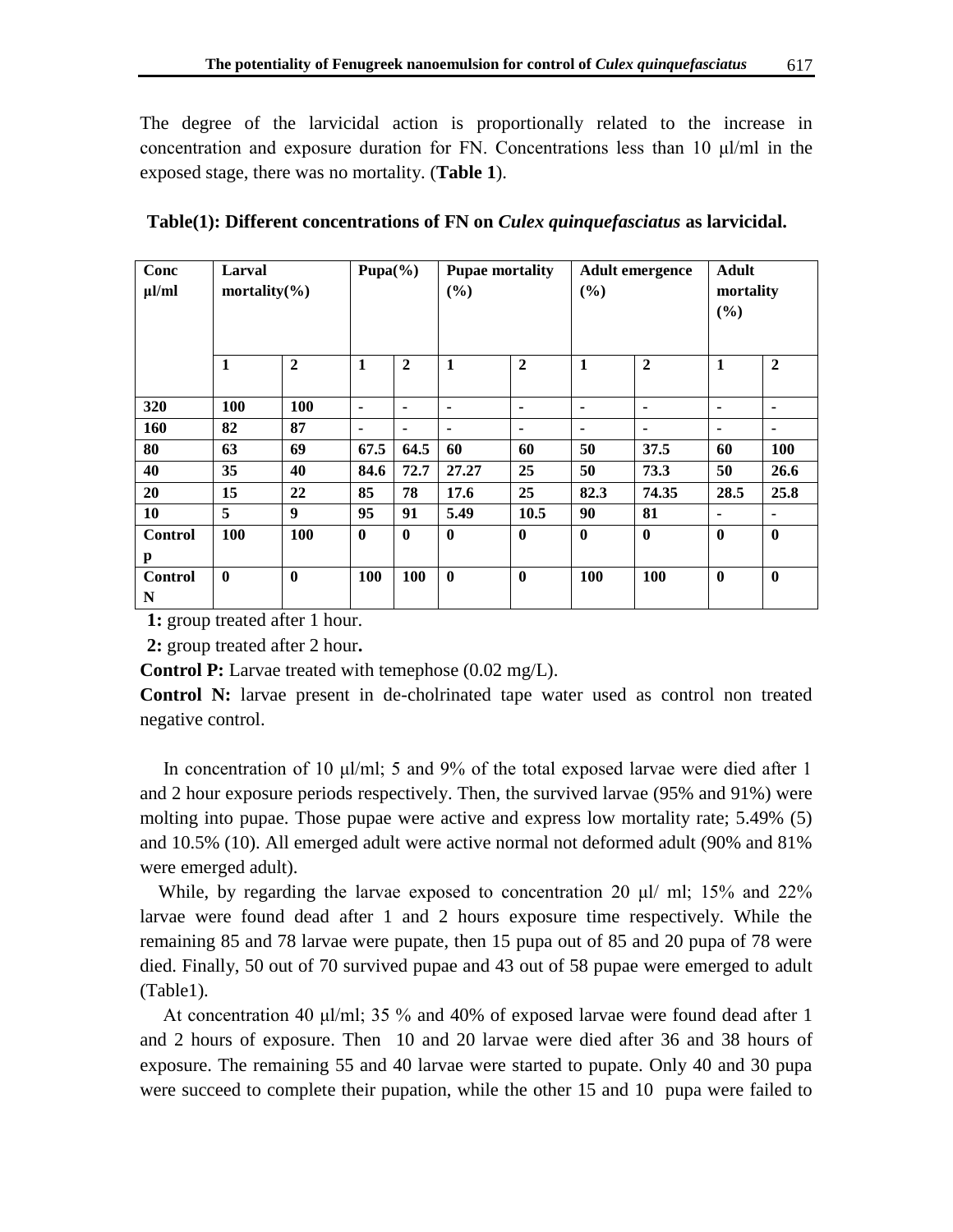emerge to adult. Twenty and 22 pupa were finally developed to form adult while the other pupae were failed to emerge to adult (**Table1**).

 At concentration of 80 μl/ml; 63% and 69% larvae were dead at 1 and 2 hours of exposure period; the  $1<sup>st</sup>$  group in 1h exposure ; 12 larvae were dead after 36 hours and 11 larvae were dead after 24 hours in the  $2<sup>nd</sup>$  group of 2 hours exposure time. Ten pupae were still alive from 25 and 15 pupa were dead in the  $1<sup>st</sup>$  group; while in group of 2 hours exposure period; 12 pupae were dead and 8 pupae were alive. From the  $1<sup>st</sup>$  group; 5 adult emerged and 3 deformed adult; while in the  $2<sup>nd</sup>$  group 3 adult emerged and 5 were died; All 3 adult were deformed (**Table1**).

 At the concentration 160 μl/ml; 82% and 87% were died from the total exposed larvae in the two groups (1 and 2 hours); but no larvae were pupate; in the  $1<sup>st</sup>$  group 18 larva dead after 18 hours while 13 larvae dead after 12 hours of exposure period (**Table1**).

 At the high concentration 320 μl/ml all exposed 4th stage larvae were died in the exposed time 1 and 2 hours exposure period.

The calculated  $LC_{50}$  and  $LC_{90}$  of larvicidal activity of Fenugreek nanoemulsion on  $Cx$ . *quinquefasciatus* were 65 μl/ml / 2 h for  $LC_{50}$  and 200 μl/ml/ 2h for  $LC_{90}$  while the positive control material was temephose was 0.02 mg/L.

#### **DISCUSSION**

 Nanotechnology is a new-changing technology which used in a variety of fields, including medicine, biology, and agriculture (**Salem** *et al.,* **2022)**. Nanomaterials as active pesticide agents or nanocarriers for their transport are used in the formulation of nano-emulsions for smart nano-pesticides. It can also be determined that it is more valuable than chemical insecticides for targeting pesticide delivery for controlling of mosquito larvae and adults (**Ahmed** *et al.,* **2019**; **AbdElKader** *et al.,* **2021**).

 The emergence of resistance from recurrent application of the same synthetic chemicals for vector control had been necessitating for the development of another new technology to disrupt the life cycle of these vectors.

 *Trigonella foenum-graecum* L., generally known as fenugreek, is a member of the Fabaceae family. It is the most promising therapeutic herb that has been discovered since ancient times. Fenugreek seed oil has antibacterial, anti-diabetic, antioxidant, and woundhealing effects (**Srinivasan, 2006; Abdel-Daim** *et al.,* **2014; Dharajiya** *et al.,* **2016; Sharma** *et al.,* **2017**). Fenugreek oil has been shown to have antifungal and anticancer activities in recent investigations (**Aqil and Ahmad, 2003; Nandagopal** *et al.,* **2012; Palambo and Semple 2001**). The worldwide analysis based on fenugreek investigations demonstrates that the seeds and oil of this plant have substantial antibacterial action in concentrations ranging from mg/mL to g/mL (**Dash, 2011; Liu** *et al.***, 2017**).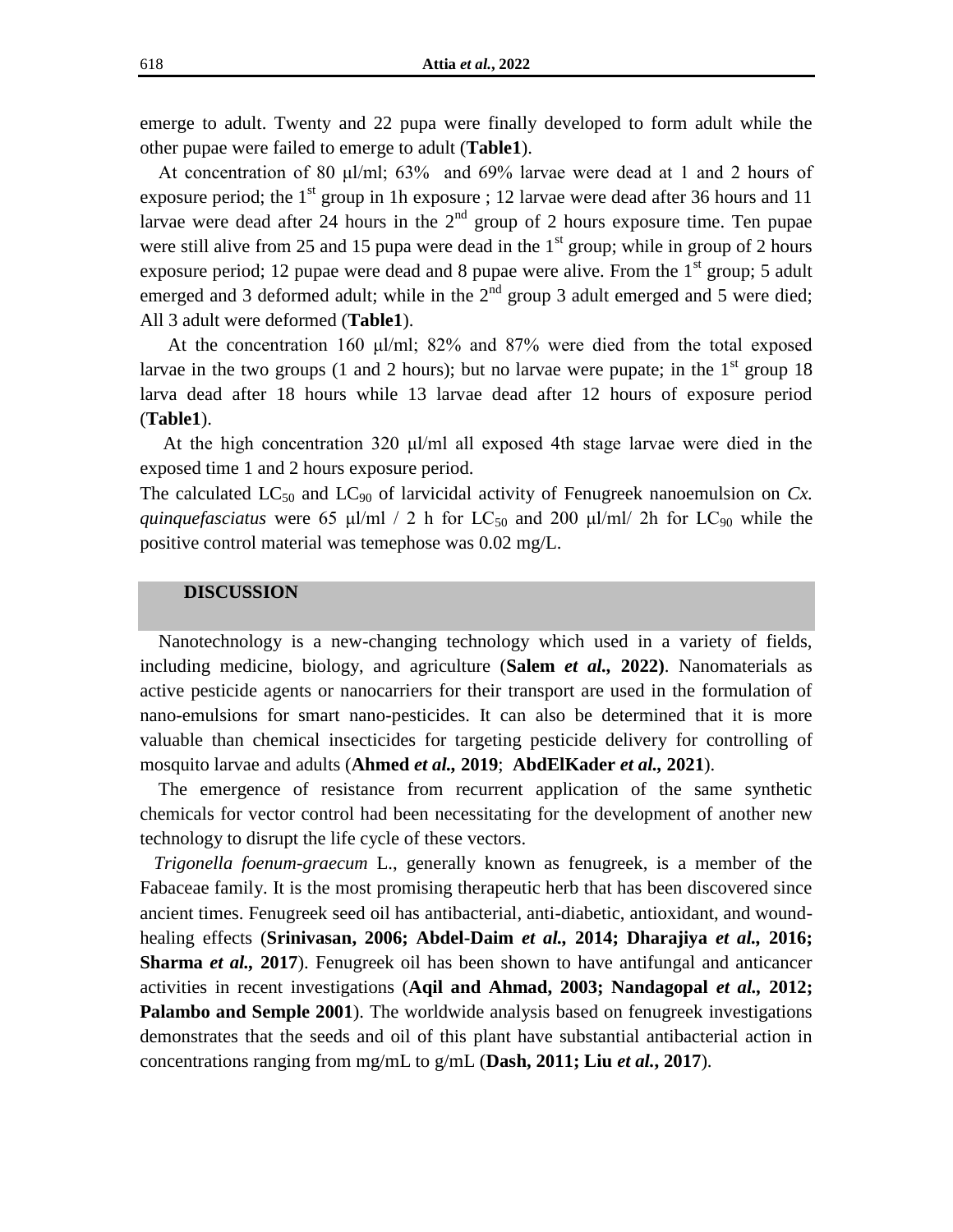The mosquitocidal effectiveness of the tested FN was found to start at 10  $\mu$ l/ml. For these FN emulsion, there is a clear relationship between the severity of the effects and the increase in concentration and exposure duration. With higher concentrations and exposure time, the effectiveness improves. Pupation rates and adult emergences decreased as the concentration increase. When used in large amounts, it can be dangerous. After 2 hours, the larvicidal effects of raising particle concentration from 80  $\mu$ l/ml to 160 l/ml rose from 69 to 87 percent for both concentrations, respectively, and reached 100 percent by increasing exposure period to 12 hours. After 2 hours of exposure, the impact rose to 100% after raising the concentration to 320 μl/ml.

 The capacity of the tested FN to kill larvae may be linked to the method of action reported by **Mansuri** *et al***. (2022)**, in which it may be absorbed by phospholipid in the cuticle of larval instars via physiosorption and lysis, resulting in insect mortality. Because the exposed tegument is thin, the effect was strong.

 Essential oils (EOs) are naturally oily liquids recovered by hydro distillation from various sections of aromatic plants (bark, stem, flower, and rhizome) using the Clevenger type apparatus (**Osanloo** *et al.,* **2017**). They have a wide range of biological properties, including antibacterial activity (**Osanloo** *et al.***, 2020**), leishmanicidal activity (**Noorpisheh Ghadimi** *et al.***, 2020**), larvicidal activity (**Osanloo** *et al.***, 2018**), and repellent activity (**Moemenbellah-Fard** *et al.***, 2020**). Because of their selective action on target and negligible side effects on non-target organisms, EO-based insecticides have recently been proposed as alternatives to synthetic insecticides for mosquito control (**Soleimani-Ahmadi** *et al.***, 2017**). Many research on the use of EOs against mosquitoes have been published (**Khanavi** *et al.***, 2013**). However, because some of the chemicals in EOs are volatile, their effectiveness as an insecticide and repellant is restricted.

 In another investigation involving non-formulated EO, the perfect larvicidal impact (100 percent mortality) was attained at 4 hours instead of 24 hours (**Sugumar** *et al.***, 2014**). Nanoemulsions' reported lethal concentration 50 ( $LC_{50}$ ) was substantially higher than that of non-formulated EOs in ten studies. The two most recent reports looked into the persistence of larvicidal activity. At two distinct doses, tarragon essential oil was entrapped in chitosan nanoparticles. The larvicidal action of tarragon EO at concentrations of 1.6 and 6% was sustained for 2 and 4 days, respectively, whereas these durations were greatly improved in nanoformulated forms.

 The physical stability of nanoemulsions is normally good; however, when they are diluted (100-200 times) during larvicidal testing, their stability plummets. Instability eventually leads to the larvicidal effects lasting just a short time (**Osanloo** *et al.***, 2017**). As a result, the long-term larvicidal activity of nanoemulsions has not been documented; only the efficiency of EOs has been enhanced.

 Herbal extracts are utilized as reducing agents in the manufacture of silver nanoparticles from their salts, such as AgNO3 (**Siddiqi** *et al.***, 2018**). Toxic reducing chemicals are not required in this approach (**Amini, 2019**). However, a crucial issue has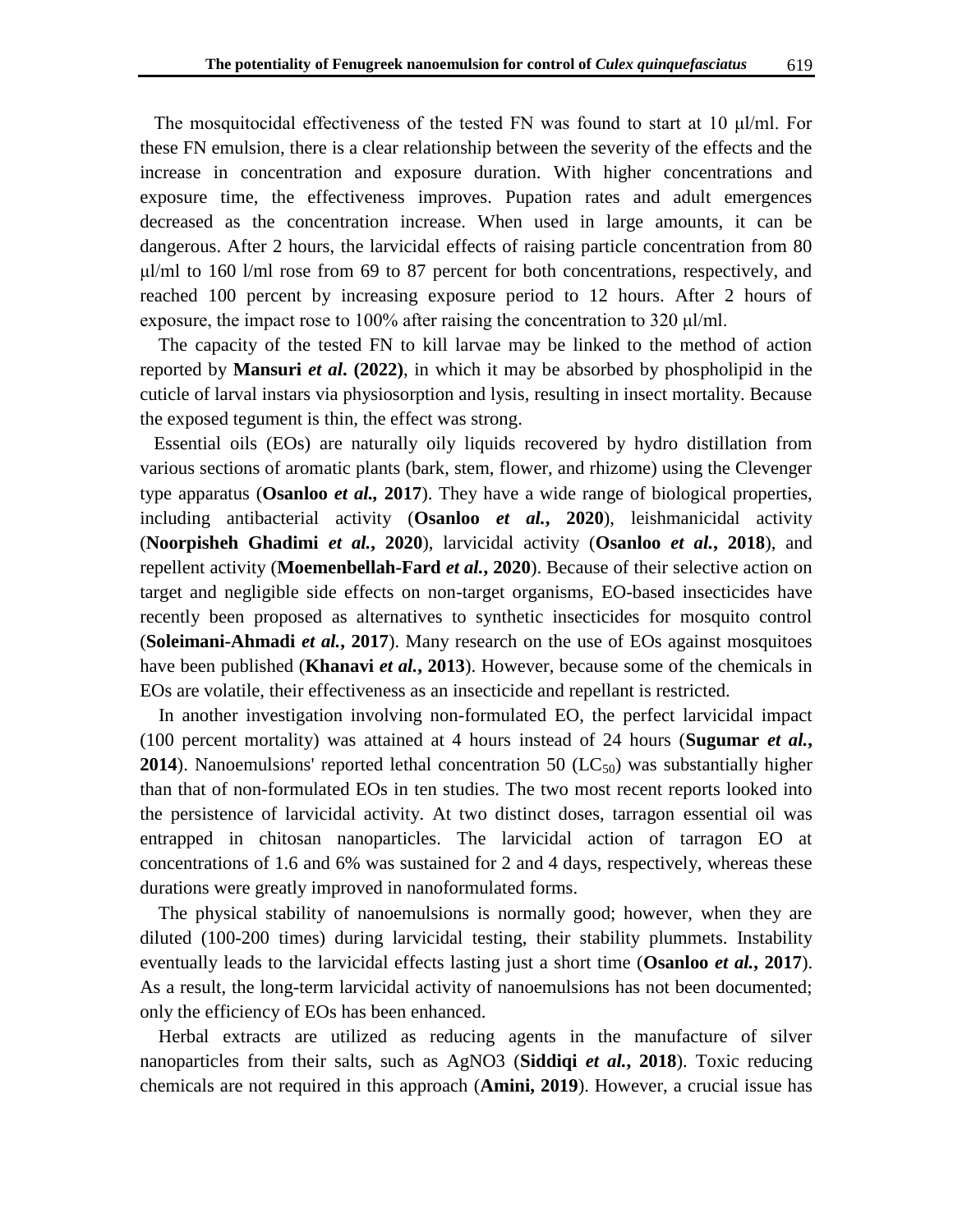been missed in these reports: silver nanoparticles interact efficiently with chemical functional groups. As a result, the final characteristics of silver nanoparticles are greatly influenced by the reducing agent, such as herbal extracts (**Amiri** *et al.***, 2018**). The LC<sub>50</sub> of plant-derived silver nanoparticles against *An. stephensi* has been found to range from 2 to 12470 ppm (**Subarani** *et al.***, 2013**). Chemically produced nanoparticles with a particle size of 30 nm had only a 20% larvicidal efficacy at 100 ppm (**Osanloo** *et al.***, 2018**).

## **CONCLUSION**

The current investigation showed that FN may be utilised as an effective larvicidal against *Cx. quinquefasciatus* larvae when administered at concentrations of 160 l/ml and 320 l/ml following exposure times of 12 and 2 hours, respectively. As a result, preventing the transmission of dangerous viral and parasite infections by such vectors. The successful use of FN in the treatment of aquatic stages of vector-borne parasitic illness opens up a new avenue for battling these hazardous parasites and avoids the resistance that has been observed in this sector due to repeated chemical applications.

#### **REFERENCES**

- **Abu-Elala, N.M.; Attia, M.M. and Abd-Elsalam, R. M.** (2018). [Chitosan-silver](http://scholar.cu.edu.eg/?q=marwaattia/publications/chitosan-silver-nanocomposites-goldfish-aquaria-newperspective-lernaea-cypri)  [nanocomposites in goldfish aquaria: A new perspective in](http://scholar.cu.edu.eg/?q=marwaattia/publications/chitosan-silver-nanocomposites-goldfish-aquaria-newperspective-lernaea-cypri) *Lernaea cyprinacea* [control,](http://scholar.cu.edu.eg/?q=marwaattia/publications/chitosan-silver-nanocomposites-goldfish-aquaria-newperspective-lernaea-cypri) Int. J. Biol. Macromol., 111: 614-622.
- **Abdel-Daim, M.M.; Abd Eldaim, M.A. and Mahmoud, M.M..** (2014). *Trigonella foenum-graecum* protection against deltamethrin-induced toxic effects on haematological, biochemical, and oxidative stress parameters in rats. Can. J. Physiol. Pharmacol. 92:679–685.
- **AbdElKader, N.A.; Sheta; E.; AbuBakr; H.O. and others** (2021). Effects of chitosan nanoparticles, ivermectin and their combination in the treatment of *Gasterophilus intestinalis* (Diptera: Gasterophilidae) larvae in donkeys (*Equus asinus*). Int. J. Trop. Insect. Sci. [http://dx.doi.org/10.1007/s42690-020-00171-2.](http://dx.doi.org/10.1007/s42690-020-00171-2)
- **[Ahmed,](https://sciprofiles.com/profile/98189) T.; [Hyder,](https://sciprofiles.com/profile/900816) M. Z.; [Liaqat,](https://sciprofiles.com/profile/805340) I. and [Scholz,](https://sciprofiles.com/profile/4375) M.** (2019). Climatic conditions: conventional and canotechnology-based methods for the control of mosquito vectors causing human health issues Int. J. Environ. Res. Public Health*,*  16(17):3165; [https://doi.org/10.3390/ijerph16173165.](https://doi.org/10.3390/ijerph16173165)
- Amini, S.M. (2019). Preparation of antimicrobial metallic nanoparticles with bioactive compounds. Mater. Sci. Eng. C, 103, https://doi.org/10.1016/j.msec.2019.109809.
- **Amiri, S.; Yousefi-Ahmadipour, A.; Hosseini, M.J.; Haj-Mirzaian, A.; Momeny, M.; Hosseini-Chegeni, H.; Mokhtari, T.; Kharrazi, S.; Hassanzadeh, G.; Amini, S.M.; Jafarinejad, S. and Ghazi-Khansari, M.** (2018). Maternal exposure to silver nanoparticles are associated with behavioral abnormalities in adulthood: Role of mitochondria and innate immunity in developmental toxicity. Neurotoxicology, 66 **:** 66-77, https://doi.org/10.1016/j.neuro.2018.03.006.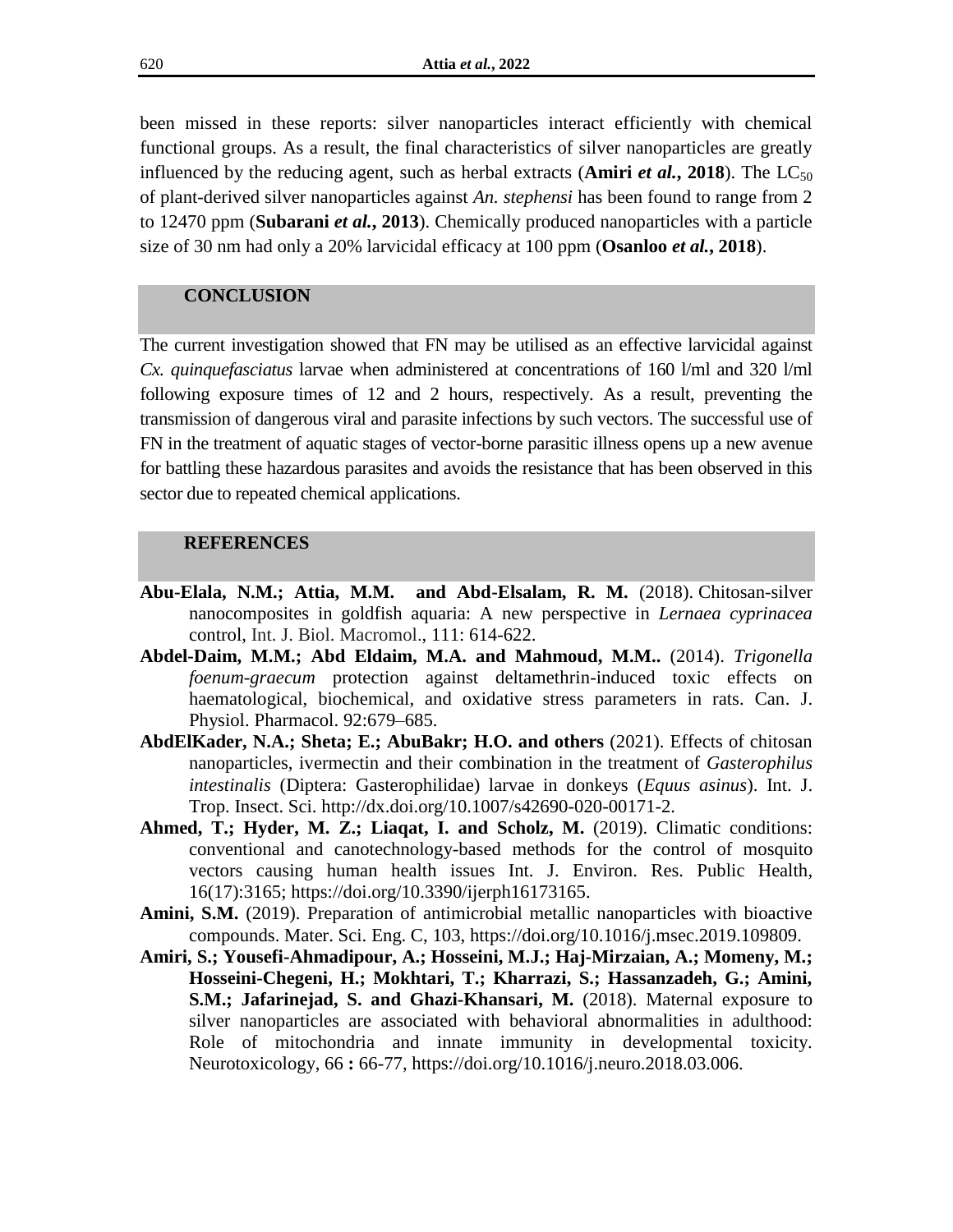- **[Aqil,](https://link.springer.com/article/10.1023/A:1025128104056#auth-Farrukh-Aqil) F. and [Ahmad,](https://link.springer.com/article/10.1023/A:1025128104056#auth-Iqbal-Ahmad) I.** (2003). Broad-spectrum antibacterial and antifungal properties of certain traditionally used Indian medicinal plants. World J. Microbiol. Biotechnol., 19: 653–657.
- **[Attia,](https://www.ncbi.nlm.nih.gov/pubmed/?term=Attia%20MM%5BAuthor%5D&cauthor=true&cauthor_uid=29062192) M.M.; [Soliman,](https://www.ncbi.nlm.nih.gov/pubmed/?term=Soliman%20SM%5BAuthor%5D&cauthor=true&cauthor_uid=29062192) S. M. and [Khalf,](https://www.ncbi.nlm.nih.gov/pubmed/?term=Khalf%20MA%5BAuthor%5D&cauthor=true&cauthor_uid=29062192) M.A.** (2017). Hydrophilic nanosilica as a new larvicidal and molluscicidal agent for controlling of major infectious diseases in Egypt. [Vet World.](https://www.ncbi.nlm.nih.gov/pmc/articles/PMC5639101/) 10(9): 1046–1051.
- **[Attia,](https://www.ncbi.nlm.nih.gov/pubmed/?term=Attia%20MM%5BAuthor%5D&cauthor=true&cauthor_uid=29062192) M.M. and [Salaeh,](https://www.researchgate.net/scientific-contributions/Nagla-MK-Salaeh-2167835790?_sg%5B0%5D=s9aZPPJWZ8nzH86TzpMKQ98FeESV2lLg2SLrtdWKU8IR7vldidjBS5QhqVRxwK5SNf0OArw.hyXrFx0EDZXLUOKTqiX1-4Yya6d8nEr6bnZeey9Rtq7rgpHCS3U_k_4GY_dmC6hT21HtWJ5gRul3VN6gCgzApA&_sg%5B1%5D=egb_nrXU5diLfJ4RvJ2BVmj96o0Pq_kJEjU_H-dHKal1w7EuDQvQFazB2qqkKAw-AYrn2ks.lGMMJ_Gls7_IyL1FluH4jHvZN_KESzfwvdylRuMqmss6KkRaYBE4gJqgyZefbyp7VqN-OLaYbaNoEzUiiQhy2g) N.M.K.** (2020). Ultrastructure of adult *Gasterophilus intestinalis* (Diptera: Gasterophilidae) and its puparium. Int. J. [Trop. Insect Sci.](https://www.researchgate.net/journal/International-Journal-of-Tropical-Insect-Science-1742-7592)  $40(4):1-9.$
- **Attia, M. M.; Yehia, N.; Soliman, M. M.; Shukry, M.; El-Saadony, M. T. and Salem H M.** (2022a). Evaluation of the antiparasitic activity of the chitosan-silver nanocomposites in the treatment of experimentally infested pigeons with *Pseudolynchia canariensis*. Saudi J. Biol. Sci. 29: 1644–1652.
- **Attia, M.M.; Abou-Okada, M.; Shamseldean, M.S.M.; et al.** (2022b). Insecticidal effects of Curcumin (*Curcuma longa*) against the horse stomach bot fly, *Gasterophilus intestinalis* (Diptera: Oestridae). Int. J Trop. Insect. Sci. https://doi.org/10.1007/s42690-021-00618-0.
- **Benelli, G. and Mehlhorn, H.** (2016). Declining malaria, rising dengue and Zika virus: insights for mosquito vector control. Parasitol. Res.115: 1747–1754.
- **Crean, C. et al** (2011). Polyaniline nanofibres as templates for the covalent immobilisation of biomolecules. Synth Met. Elsevier, 161(3–4):285–292.
- **Dash, B.** (2011). Antibacterial activities of methanol and acetone extracts of fenugreek (*Trigonella foenum*) and coriander (*Coriandrum sativum*). Life Sci. Med. Res. 27: 1-8.
- **Dharajiya, D.; Jasani, H.; Khatrani, T.; Kapuria, M.; Pachchigar, K. and Patel, P.** (2016). Evaluation of antibacterial and antifungal activity of fenugreek (*Trigonella foenum-graecum*) extracts. Int. J. Pharm. Pharm. Sci., 8: 212–217.
- Finney, D. J. (1971). Probit Analysis. Cambridge University Press, Cambridge. pp-333.
- **Hemingway, J. and Ranson, H.** (2000). Insecticide resistance in insect vectors of human disease. Annu. Rev. Entomol. 45:371–391.
- **Jensen, M. and Mehlhorn, H.** (2009). Seventy-five years of Resochin\_ in the fight against malaria. Parasitol. Res. 105: 609–627.
- **Khanavi, M.; Vatandoost, H.; Dehaghi, N.K.; Dehkordi, A.S.; Sedaghat, M.M.; Hadjiakhoondi, A. and Hadjiakhoondi, F.** (2013). Larvicidal activities of some Iranian native plants against the main malaria vector, *Anopheles stephensi*. Acta. Med. Iran., 51: 141-147.
- **Liu, Q.; Meng, X.; Li, Y.; Zhao, C. N.; Tang, G.Y. and Li, H.B.** (2017). Antibacterial and antifungal activities of spices. Int. J. Mol. Sci., 18: 1283**.**
- **Mehlhorn, H. (Ed.)** (2015). Encyclopedia of Parasitology, fourth ed. Springer, New York, p. 893.
- **Moemenbellah-Fard, M.D.; Shahriari-Namadi, M.; Kelidari, H.R.; Nejad, Z.B.; Ghasemi, H. and Osanloo, M.** (2020). Chemical composition and repellent activity of nine medicinal essential oils against *Anopheles stephensi*, the main malaria vector. Int. J. [Trop. Insect Sci.](https://www.researchgate.net/journal/International-Journal-of-Tropical-Insect-Science-1742-7592) https://doi.org/10.1007/s42690-020- 00325-2.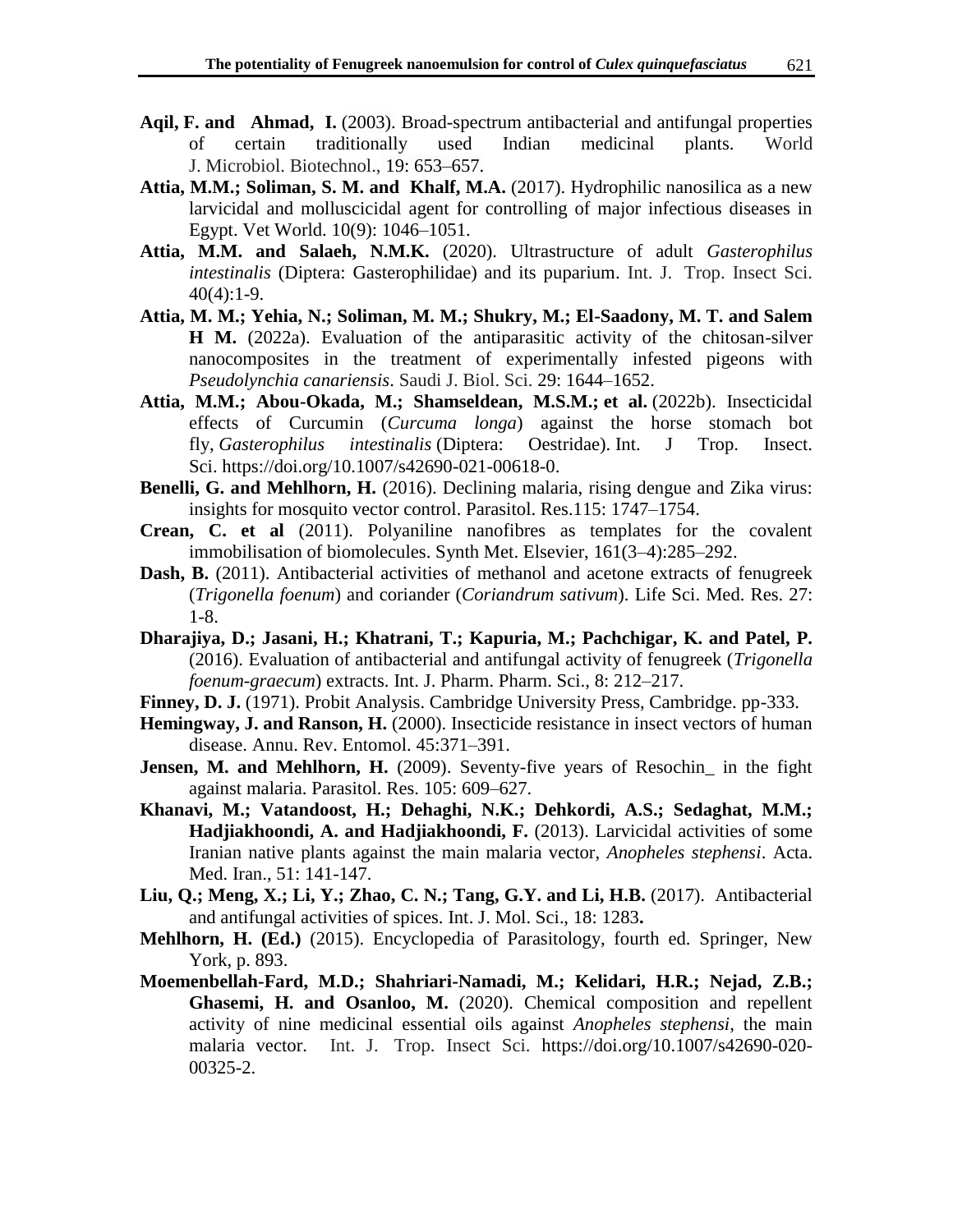- **Mansuri, A.; Chaudhari, R.; Nasra, S.; Meghani, N.; Ranjan, S. and Kumar, A.**  (2022). Development of food-grade antimicrobials of fenugreek oil nanoemulsionbioactivity and toxicity analysis. Environ. Sci. Pollut. Res. Int. doi: 10.1007/s11356-022-19116-y. Epub ahead of print. PMID: 35150423.
- **Nandagopal, S.; Dhanalakshmi, D.; Kumar, A.G. and Sujitha, D.** (2012) Phytochemical and antibacterial studies of fenugreek *Trigonella foenum- graecum* L.-a multipurpose medicinal plant. J. Pharm. Res. 5: 413–415.
- **Naqqash, M.N.; Gokce, A.; Bakhsh, A. and Salim, M**. (2016). Insecticide resistance and its molecular basis in urban insect pests. Parasitol. Res. 115: 1363–1373.
- **Noorpisheh Ghadimi, S.; Sharifi, N. and Osanloo, M.** (2020). The leishmanicidal activity of essential oils: A systematic review. J. Herb. Med. Pharmacol., 9: 300- 308, [https://doi.org/10.34172/jhp.2020.38.](https://doi.org/10.34172/jhp.2020.38)
- **Norris, L.C. and Norris, D.E.** (2011). Insecticide resistance in *Culex quinquefasciatus*  mosquitoes after the introduction of insecticide-treated bed nets in Macha, Zambia. J. Vector Ecol. 36 (2): 411–420.
- **Osanloo, M.; Amani, A.; Sereshti, H.; Shayeghi, M. and Sedaghat, M.M.** (2017). Extraction and chemical composition essential oil of *Kelussia odoratissima* and comparison its larvicidal activity with Z-ligustilide (major constituent) against *Anopheles stephensi.* J. Entomol. Zool. Stud., 5: 611-616.
- **Osanloo, M.; Sereshti, H.; Sedaghat, M.M. and Amani, A.** (2018). Nanoemulsion of Dill essential oil as a green and potent larvicide against *Anopheles stephensi*. Environ. Sci. Pollut. Res., 25, 6466-6473, https://doi.org/10.1007/s11356-017- 0822-4.
- **Osanloo, M.; Ghaznavi, G. and Abdollahi, A.** (2020). Surveying the chemical composition and antibacterial activity of essential oils from selected medicinal plants against human pathogens. Iran. J. Microbiol., 12, 505-512,<https://doi.org/> 10.18502/ ijm.v12i6.5032.
- **Palambo, A. and Semple, S.** (2001). Antibacterial activity of traditional medicinal plants. J. Ethnopharmacol., 77: 151–157.
- **Pastula, D.M.; Smith, D.E.; Beckham, J.D. and Tyler, K.L.** (2016). Four emerging arboviral diseases in North America: Jamestown Canyon, Powassan, chikungunya and Zika virus diseases. J. Neurovirol. http://dx.doi.org/10.1007/s13365-016-0428- 5.
- **Rai, P.; Bharati, M. and Saha, D.** (2020). Insecticide resistance to Temephos and synthetic Pyrethroids in *Culex quinquefasciatus* say from sub- Himalayan West Bengal, India. Int. J. Trop. Insect Sci.; 9: 1–8.
- **Salem H M, Salaeh NM.K., Ragni M, Swelum A. A., H. Alqhtani A, Abd El-Hack M E., El-Saadony M T., Attia M M.**(2022). Incidence of gastrointestinal parasites in pigeons with an assessment of the nematocidal activity of chitosan nanoparticles against Ascaridia columbae, Poult. Sci., 101, 6, 101820. [https://doi.org/10.1016/j.](https://doi.org/10.1016/j.%20psj.2022.%20101820)  [psj.2022. 101820.](https://doi.org/10.1016/j.%20psj.2022.%20101820)
- **Saxena, S.K.; Elahi, A.; Gadugu, S. and Prasad, A.K.** (2016). Zika virus outbreak: an overview of the experimental therapeutics and treatment. Virus Dis. http://dx.doi.org/10.1007/s13337-016-0307-y.
- **Sharma, V.; Singh, P. and Rani, A.** (2017). Antimicrobial activity of Trigonella foenum-graecum L.(Fenugreek). Eur J Exp Biol 7:4 Aqil F, Ahmad I (2003)